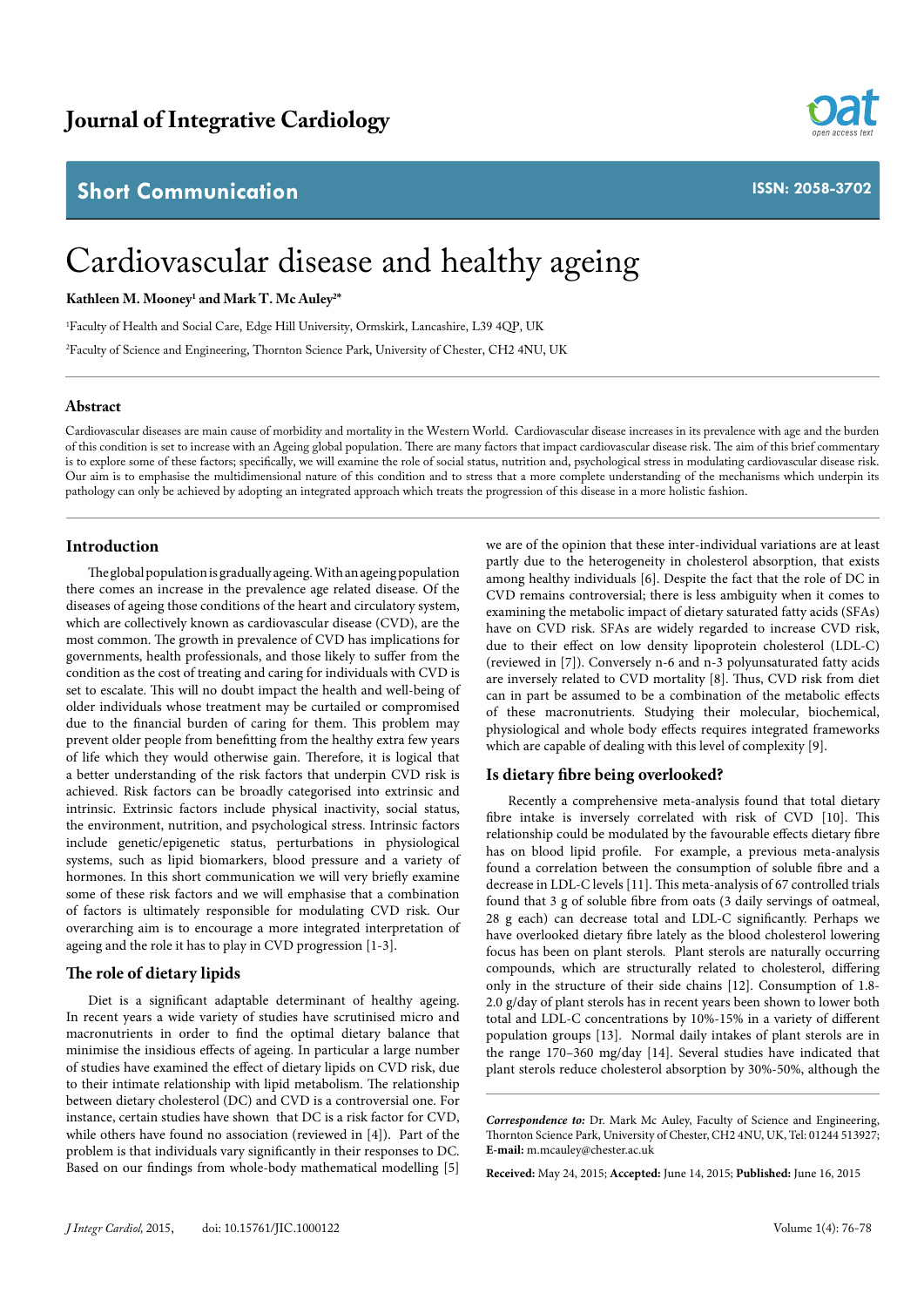precise biological mechanism(s) responsible for this remains unclear. However, a wide variety of processes have been suggested, including the interference of trans-intestinal cholesterol excretion (reviewed in  $[15]$ .

#### **Physical activity**

Physical activity (PA) frequently decreases with age due to a reduction in the pace of life. However, the importance of staying physically active cannot be underestimated. There is significant evidence, from a broad range of studies which suggest an inverse relationship between PA and CVD risk. This amelioration could be induced by an improvement in blood lipid profile. For example, in a classic meta-analysis Leon *et al.* (2001) reviewed 51 human intervention studies examining the effects of at least 12 weeks of PA on blood lipid profile in men and women from 1987-2000 [16]. The authors reported a lipid profile improvement in response to PA in nearly half of the studies reviewed. It has also been suggested that lipid profile is improved through the activation of lipoprotein lipase a key enzyme involved in fatty acid metabolism, which stimulates the clearance of triglyceride-rich lipoproteins to supply free fatty acids to exercising muscle. In our opinion there is a growing need to investigate the doseresponse relationship between physical activity and CHD/CVD risk in older people. If this relationship could be further understood then appropriate PA regimes could be tailored for older people based on individual circumstance.

#### **How does social status impact CVD risk?**

It has long been accepted that inequalities in social status have an impact on CVD risk. Within the European Union (EU) significant gaps persist in health equality. Individuals from lower social backgrounds have a significantly reduced life expectancy. According to the most recent available demographic data, a child born in England or Wales between 2010 and 2012 can expect to live to 79.1 years if male and 89.2 years if female [17]. However, males born within the Scottish city of Glasgow during the same period have a life expectancy of 72.6 years [18]. Such differences are not confined to the UK, the EU Working Group on Socioeconomic Inequalities in Health; compared 13 European countries based on their inequalities with respect to morbidity and mortality [19]. This study found that relative inequalities in premature mortality have continued to rise in most European countries, and since the 1990s, the contrast between the South (with smaller inequalities) and the East (with larger inequalities) has become increasingly significant. Higher social status is not universally beneficial. In developing countries, higher social status has been associated with an increased CVD risk factor profile [20]. This is potentially due to the adoption of a westernized lifestyle which is characterized by physical inactivity, smoking and poor diet. It is likely this is a contributing factor to the emergence of the CVD epidemic that has taken place in developing countries in the last half century.

#### **Stress and cortisol**

Exposure to psychological stress also contributes to CVD risk. The impact of psychological stress on CVD health could be mediated by hormonal changes which have been implicated in perturbing lipid metabolism, (reviewed in [21]). Cortisol is a glucocorticoid hormone whose release is provoked by stress. The hormone is synthesised in the adrenal gland and released from the pituitary. It acts ubiquitously throughout the body by binding to glucocorticoid receptors where it performs a wide variety of roles, including acting as an antagonist to insulin by provoking gluconeogenesis; it also promotes the breakdown

of lipids, and a wide variety of other metabolites [22]. Despite the essential role of cortisol in maintaining the normal physiology of the body after stress, continual exposure to cortisol has been suggested to disrupt normal metabolism. For example, cortisol has been implicated as a pathophysiological mediator in idiopathic obesity [23] and has also been associated with an unfavourable lipid profile in women [24]. Cortisol excess also impacts a broad range of other parameters of cardiovascular health [25]. Recently, we used mathematical modelling to show that both acute and chronic levels of cortisol have a profound impact on brain ageing. It would be worthwhile adopting a similar framework to explore the long term impact of elevated cortisol on CVD risk [26].

#### **Genetic and epigenetic factors**

A plethora of genetic polymorphisms have been associated with CVD risk [27]. If we focus on lipid metabolism mutations in cholesteryl ester transfer protein, an enzyme that is essential for reverse cholesterol transport, could lessen the risk of developing ischemic heart disease [28]. Similarly, mutations in the gene coding for Apolipoprotein E have an established association with CVD risk. apo E is a protein associated with chylomicrons, very low density lipoproteins, and high density lipoprotein-cholesterol. It acts as a ligand for the LDL receptor. The apo E locus has 3 common alleles, E4, E3, and E2. apo E deficiency results in high levels of cholesterol-enriched lipoproteins, with the apo E4 variant having the most significant impact on lipid metabolism, due to its association with elevated LDL-C [29].

Epigenetic factors have also been implicated in the progression of CVD. Epigenetics is the study of heritable alterations in gene expression that occur without changes to the DNA sequence. Epigenetic mechanisms include DNA methylation and histone modifications, with the former being best understood. DNA methylation acts as a marker during embryonic development, as methyl groups act as indicators for foetal development [30]. Once these tissue specific methylation patterns have been established, their maintenance becomes crucial. The primary reason for this is that throughout life DNA methylation plays a vital role in the regulation of gene expression [31]. However, during ageing DNA methylation patters alter significantly [32]. The consequences of this are that age related changes to methylation patterns have been associated with a variety of diseases including CVD [33]. For instance, a recent study found an association between DNA methylation and a number of genes implicated in CVD [34].

#### **Conclusions**

The ultimate goal of research into healthy ageing should be to understand the ageing process to the extent where novel strategies that delay or even prevent the onset of conditions such as CVD can be implemented. Developing novel strategies will require a more integrated understanding of the ageing process and a holistic appreciation of the wide variety of both intrinsic and extrinsic factors that contribute to CVD risk. How successful we are in implementing these interventions may ultimately determine the quality of life in very old age. In so doing we may not rid humanity of age related disease, but may significantly mitigate its impact.

#### **References**

- Mc Auley MT, Mooney KM, Angell PJ, Wilkinson SJ (2015) Mathematical modelling of metabolic regulation in aging. *Metabolites* 5: 232-251. [[Crossref](http://www.ncbi.nlm.nih.gov/pubmed/25923415)]
- 2. Mc Auley MT, Jones J, Wilkinson D, Kirkwood T (2005) Modelling Lipid Metabolism to Improve Healthy Ageing. *BMC Bioinformatics* 6: 21.